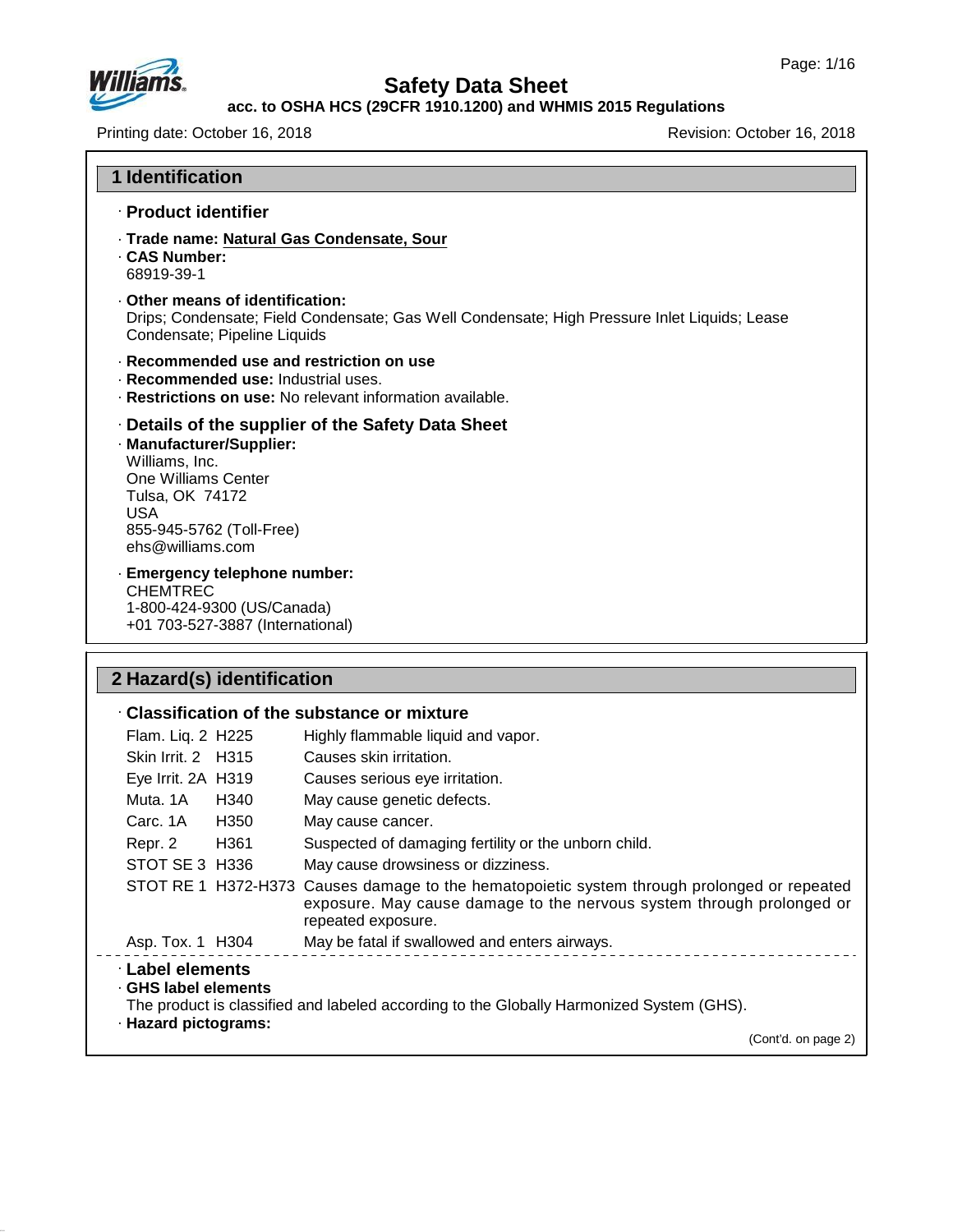

## **Safety Data Sheet**

**acc. to OSHA HCS (29CFR 1910.1200) and WHMIS 2015 Regulations**

Printing date: October 16, 2018 **Printing date: October 16, 2018** Revision: October 16, 2018

**Trade name: Natural Gas Condensate, Sour**

|                             | (Cont'd. of page 1)                                                                                                   |
|-----------------------------|-----------------------------------------------------------------------------------------------------------------------|
|                             |                                                                                                                       |
|                             |                                                                                                                       |
| GHS02 GHS07 GHS08           |                                                                                                                       |
|                             |                                                                                                                       |
| · Signal word: Danger       |                                                                                                                       |
| · Hazard statements:        |                                                                                                                       |
| H <sub>225</sub>            | Highly flammable liquid and vapor.                                                                                    |
| H315                        | Causes skin irritation.                                                                                               |
| H319                        | Causes serious eye irritation.                                                                                        |
| H340                        | May cause genetic defects.                                                                                            |
| H350                        | May cause cancer.                                                                                                     |
| H361                        | Suspected of damaging fertility or the unborn child.                                                                  |
| H336                        | May cause drowsiness or dizziness.                                                                                    |
|                             | H372-H373 Causes damage to the hematopoietic system through prolonged or repeated exposure. May                       |
|                             | cause damage to the nervous system through prolonged or repeated exposure.                                            |
| H304                        | May be fatal if swallowed and enters airways.                                                                         |
| · Precautionary statements: |                                                                                                                       |
| P201                        | Obtain special instructions before use.                                                                               |
| P202                        | Do not handle until all safety precautions have been read and understood.                                             |
| P210                        | Keep away from heat/sparks/open flames/hot surfaces. - No smoking.                                                    |
| P233                        | Keep container tightly closed.                                                                                        |
| P240                        | Ground/bond container and receiving equipment.                                                                        |
| P241                        | Use explosion-proof electrical/ventilating/lighting/equipment.                                                        |
| P242                        | Use only non-sparking tools.                                                                                          |
| P243                        | Take precautionary measures against static discharge.                                                                 |
| P260                        | Do not breathe mist/vapors/spray.                                                                                     |
| P <sub>264</sub>            | Wash thoroughly after handling.                                                                                       |
| P270                        | Do not eat, drink or smoke when using this product.                                                                   |
| P271                        | Use only outdoors or in a well-ventilated area.                                                                       |
| P280                        | Wear protective gloves/protective clothing/eye protection/face protection.                                            |
| P301+P310                   | If swallowed: Immediately call a poison center/doctor.                                                                |
| P331                        | Do NOT induce vomiting.                                                                                               |
|                             | P303+P361+P353 If on skin (or hair): Take off immediately all contaminated clothing. Rinse skin with<br>water/shower. |
| P304+P340                   |                                                                                                                       |
|                             | IF INHALED: Remove person to fresh air and keep comfortable for breathing.                                            |
|                             | P305+P351+P338 IF IN EYES: Rinse cautiously with water for several minutes. Remove contact lenses, if                 |
|                             | present and easy to do. Continue rinsing.                                                                             |
| P308+P313<br>P332+P313      | IF exposed or concerned: Get medical advice/attention.                                                                |
|                             | If skin irritation occurs: Get medical advice/attention.                                                              |
| P362+P364                   | Take off contaminated clothing and wash it before reuse.<br>If eye irritation persists: Get medical advice/attention. |
| P337+P313                   |                                                                                                                       |
| P370+P378<br>P403+P235      | In case of fire: Use foam, powder, or carbon dioxide for extinction.                                                  |
| P405                        | Store in a well-ventilated place. Keep cool.                                                                          |
| P501                        | Store locked up.<br>Dispose of contents/container in accordance with local/regional/national/international            |
|                             |                                                                                                                       |
|                             | regulations.                                                                                                          |
|                             | Other hazards There are no other hazards not otherwise classified that have been identified.                          |

(Cont'd. on page 3)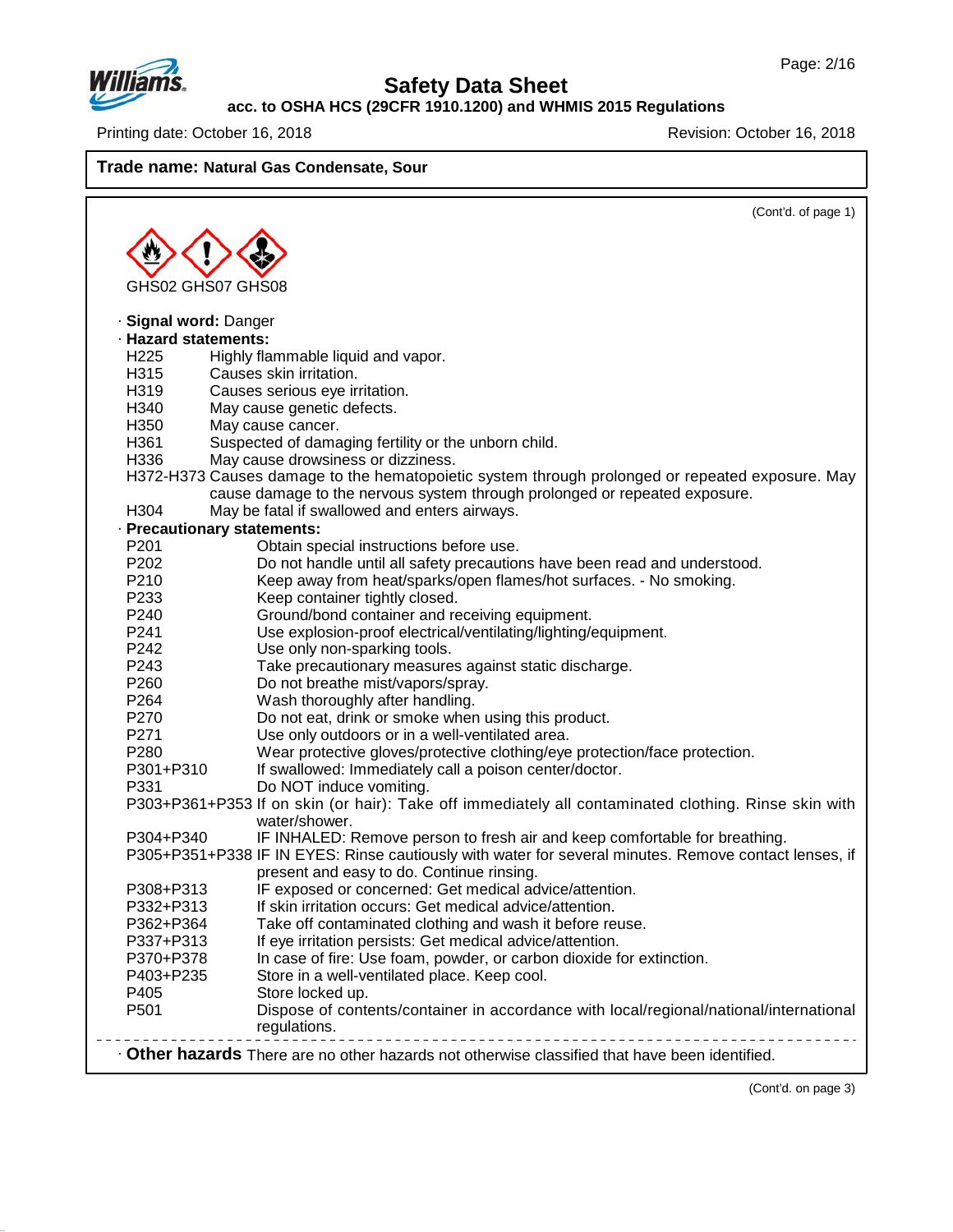

 $\mathbf{I}$ 

47.0.13

## **Safety Data Sheet**

**acc. to OSHA HCS (29CFR 1910.1200) and WHMIS 2015 Regulations**

Printing date: October 16, 2018 **Printing date: October 16, 2018** 

**Trade name: Natural Gas Condensate, Sour**

(Cont'd. of page 2)

|                   | 3 Composition/information on ingredients                                                                                                                                   |                     |
|-------------------|----------------------------------------------------------------------------------------------------------------------------------------------------------------------------|---------------------|
|                   | <b>Chemical characterization: Substances</b><br><b>CAS No. Description</b><br>68919-39-1 Natural gas condensates                                                           |                     |
| Components:       |                                                                                                                                                                            |                     |
|                   | 142-82-5 Heptane<br><b>Elam.</b> Liq. 2, H225<br><b>Asp. Tox. 1, H304</b><br>Skin Irrit. 2, H315; STOT SE 3, H336                                                          | 10-30%              |
|                   | 110-54-3   n-hexane<br>$\circ$ Flam. Liq. 2, H225<br>Repr. 2, H361; STOT RE 2, H373; Asp. Tox. 1, H304<br>Skin Irrit. 2, H315; STOT SE 3, H336<br>Eye Irrit. 2B, H320      | 10-30%              |
|                   | 109-66-0 pentane<br><b>Elam.</b> Liq. 2, H225<br><b>Asp. Tox. 1, H304</b><br>$\bigwedge$ STOT SE 3, H336                                                                   | 10-30%              |
|                   | 78-78-4   isopentane<br><b>Elam.</b> Liq. 1, H224<br><b>Asp. Tox. 1, H304</b><br>STOT SE 3, H336                                                                           | $5 - 20%$           |
| 106-97-8 butane   | $\circledcirc$ Flam. Gas 1, H220<br>→ Press. Gas, H280<br>Simple Asphyxiant                                                                                                | $1 - 10%$           |
|                   | 75-28-5   isobutane<br>$\circledcirc$ Flam. Gas 1, H220<br>→ Press. Gas, H280<br>Simple Asphyxiant                                                                         | $0.1 - 5%$          |
|                   | 71-43-2 benzene<br><b>Elam. Lig. 2, H225</b><br>Muta. 1B, H340; Carc. 1A, H350; STOT RE 1, H372; Asp. Tox. 1, H304<br>Skin Irrit. 2, H315; Eye Irrit. 2A, H319             | $0.1 - 2.5%$        |
| 1330-20-7 xylenes | <b>Elam.</b> Liq. 3, H226<br><b>&amp; Asp. Tox. 1, H304</b><br>Acute Tox. 4, H312; Acute Tox. 4, H332; Skin Irrit. 2, H315; STOT SE 3,<br>H335-H336<br>Eye Irrit. 2B, H320 | $0.1 - 1%$          |
|                   | 108-88-3 Toluene<br><b>Elam.</b> Liq. 2, H225<br>Repr. 2, H361; STOT RE 2, H373; Asp. Tox. 1, H304<br>Skin Irrit. 2, H315; STOT SE 3, H336                                 | $0.1 - 1%$          |
|                   | 7783-06-4 Hydrogen sulfide / Hydrogen sulphide<br>_________________<br><b>Elam. Gas 1, H220</b><br>→ Press. Gas, H280                                                      | $\sqrt{0.0004\%}$   |
|                   |                                                                                                                                                                            | (Cont'd. on page 4) |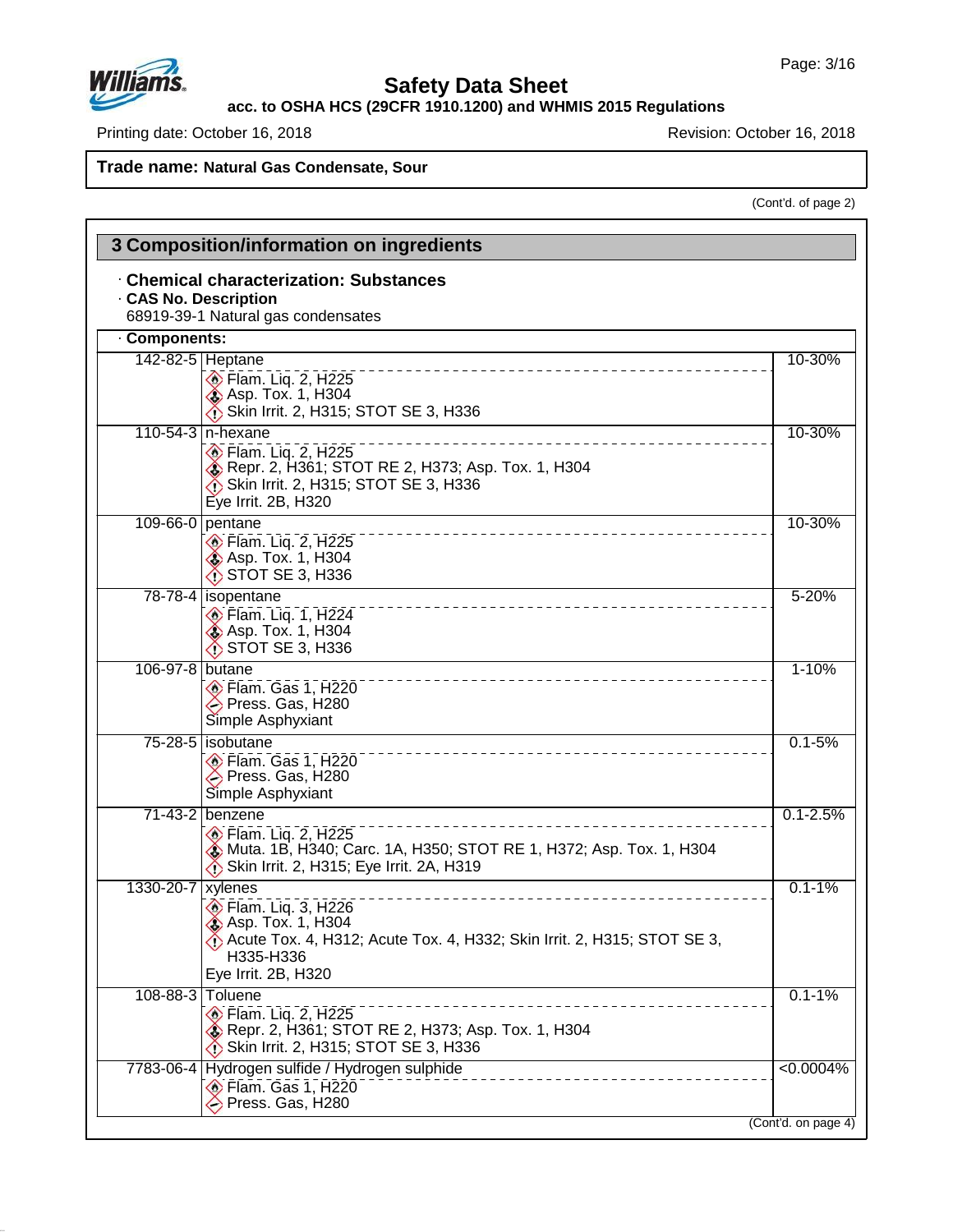

**acc. to OSHA HCS (29CFR 1910.1200) and WHMIS 2015 Regulations**

Printing date: October 16, 2018 **Printing date: October 16, 2018** 

**Trade name: Natural Gas Condensate, Sour**

(Cont'd. of page 3)

## Acute Tox. 2, H330

## · **Additional information:**

For the listed ingredient(s), the identity and/or exact percentage(s) are being withheld as a trade secret. For the wording of the listed Hazard Statements, refer to section 16.

## **4 First-aid measures**

| · Description of first aid measures                                                                                                                    |
|--------------------------------------------------------------------------------------------------------------------------------------------------------|
| · After inhalation:                                                                                                                                    |
| Supply fresh air.                                                                                                                                      |
| Provide oxygen treatment if affected person has difficulty breathing.                                                                                  |
| If experiencing respiratory symptoms: Call a poison center/doctor.                                                                                     |
| In case of unconsciousness place patient stably in side position for transportation.                                                                   |
| · After skin contact:                                                                                                                                  |
| Immediately remove any clothing soiled by the product.                                                                                                 |
| Immediately wash with water and soap and rinse thoroughly.                                                                                             |
| If skin irritation or rash occurs: Get medical advice/attention.                                                                                       |
| · After eye contact:                                                                                                                                   |
| Remove contact lenses if worn.                                                                                                                         |
| Rinse opened eye for several minutes under running water. If symptoms persist, consult a doctor.                                                       |
| · After swallowing:                                                                                                                                    |
| Rinse out mouth and then drink plenty of water.                                                                                                        |
| Do not induce vomiting; immediately call for medical help.                                                                                             |
| A person vomiting while lying on their back should be turned onto their side.                                                                          |
| · Most important symptoms and effects, both acute and delayed:                                                                                         |
| <b>Breathing difficulty</b>                                                                                                                            |
| <b>Dizziness</b>                                                                                                                                       |
| Coughing                                                                                                                                               |
| Causes skin and eye irritation.                                                                                                                        |
| Gastric or intestinal disorders when ingested.                                                                                                         |
| Nausea in case of ingestion.                                                                                                                           |
| Headache                                                                                                                                               |
| Acne                                                                                                                                                   |
| <b>Disorientation</b>                                                                                                                                  |
| · Danger:                                                                                                                                              |
| Vapors may cause drowsiness and dizziness.                                                                                                             |
| Condition may deteriorate with alcohol consumption.                                                                                                    |
| May be fatal if swallowed and enters airways.                                                                                                          |
| Causes damage to the hematopoietic system through prolonged or repeated exposure.                                                                      |
| May cause damage to the nervous system through prolonged or repeated exposure.                                                                         |
| Suspected of damaging fertility or the unborn child.                                                                                                   |
| May cause cancer.                                                                                                                                      |
| May cause genetic defects.                                                                                                                             |
| · Indication of any immediate medical attention and special treatment needed:<br>If medical advice is needed, have product container or label at hand. |
|                                                                                                                                                        |
|                                                                                                                                                        |

## **5 Fire-fighting measures**

47.0.13

(Cont'd. on page 5)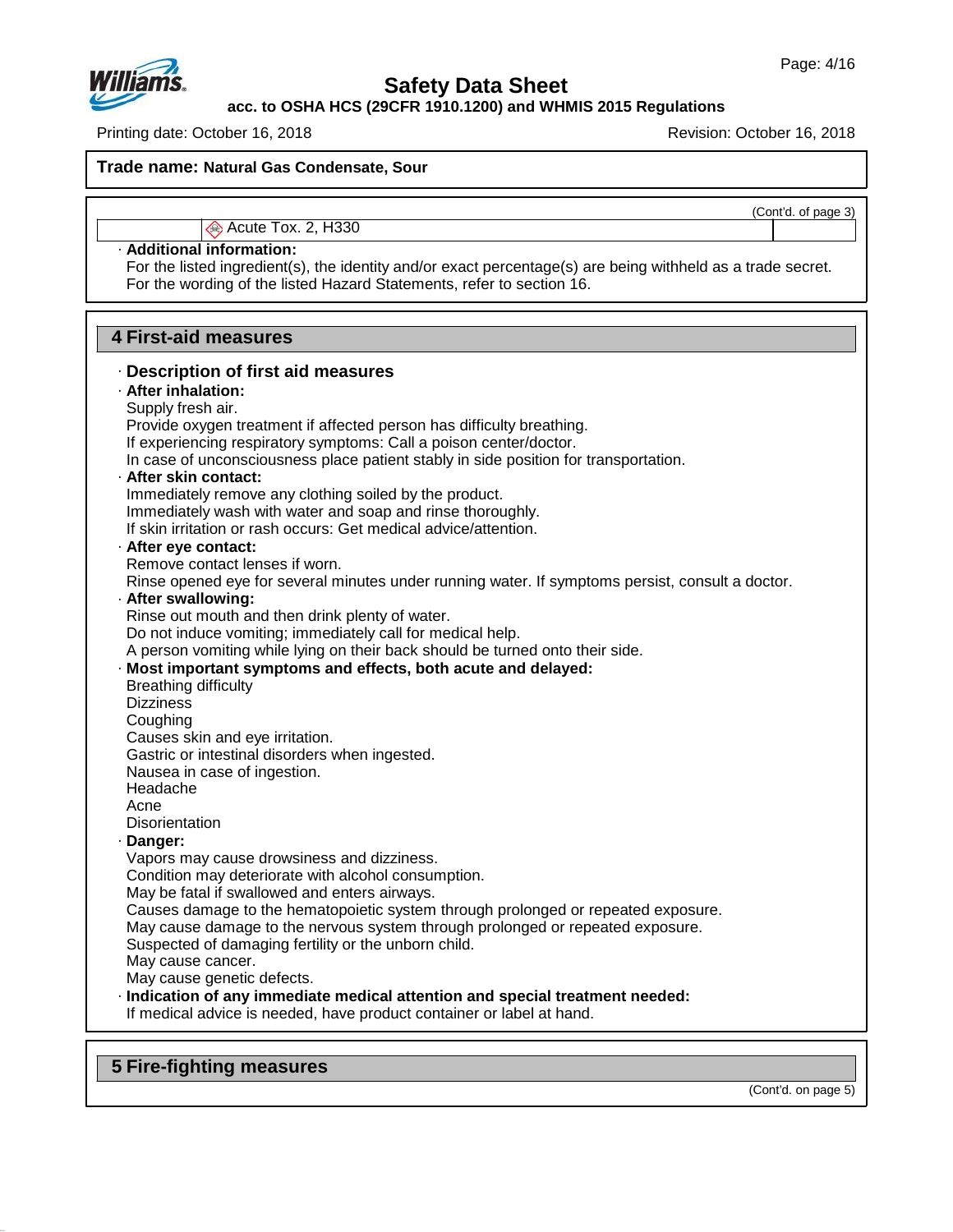(Cont'd. of page 4)



## **Safety Data Sheet**

## **acc. to OSHA HCS (29CFR 1910.1200) and WHMIS 2015 Regulations**

Printing date: October 16, 2018 Revision: October 16, 2018 **Trade name: Natural Gas Condensate, Sour** · **Extinguishing media** · **Suitable extinguishing agents:** Foam Gaseous extinguishing agents Carbon dioxide Water fog / haze Fire-extinguishing powder · **For safety reasons unsuitable extinguishing agents:** Water stream. Water sprav · **Special hazards arising from the substance or mixture** Highly flammable liquid and vapor. Hazardous gases may be released if heated above the decomposition point. · **Advice for firefighters** · **Protective equipment:** Wear self-contained respiratory protective device. Wear fully protective suit. · **Additional information:** Eliminate all ignition sources if safe to do so. **6 Accidental release measures** · **Personal precautions, protective equipment and emergency procedures** Isolate area and prevent access. Wear protective equipment. Keep unprotected persons away. For large spills, use respiratory protective device against the effects of fumes/dust/aerosol. Ensure adequate ventilation. Keep away from ignition sources. Particular danger of slipping on leaked/spilled product. · **Environmental precautions** Do not allow to enter sewers/ surface or ground water. Prevent from spreading (e.g. by damming-in or oil barriers). Report spills to authorities as required. · **Methods and material for containment and cleaning up**

#### Absorb with non-combustible liquid-binding material (sand, diatomite, acid binders, universal binders). Remove from the water surface (e.g. skim or suck off). Send for recovery or disposal in suitable receptacles. · **Reference to other sections**

See Section 7 for information on safe handling.

See Section 8 for information on personal protection equipment.

See Section 13 for disposal information.

## **7 Handling and storage**

#### · **Handling**

47.0.13

· **Precautions for safe handling:**

Prevent formation of aerosols.

Avoid splashes or spray in enclosed areas.

(Cont'd. on page 6)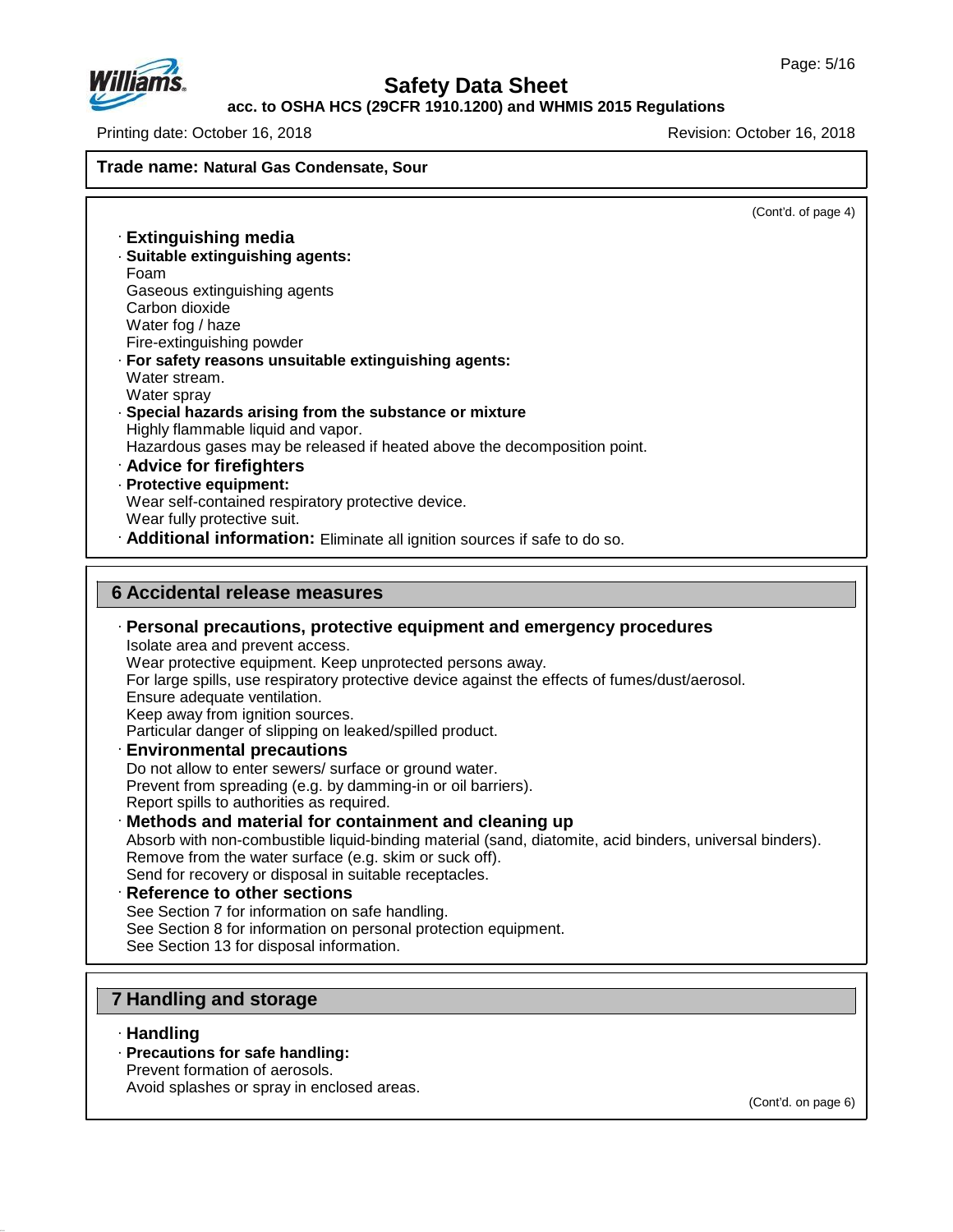

## **acc. to OSHA HCS (29CFR 1910.1200) and WHMIS 2015 Regulations**

Printing date: October 16, 2018 Revision: October 16, 2018

**Trade name: Natural Gas Condensate, Sour**

(Cont'd. of page 5)

Use only in well ventilated areas. · **Information about protection against explosions and fires:** Highly flammable liquid and vapor. Keep ignition sources away - Do not smoke. Protect from heat. Protect against electrostatic charges. Flammable gas-air mixtures may be formed in empty containers/receptacles. · **Conditions for safe storage, including any incompatibilities** · **Requirements to be met by storerooms and receptacles:** Avoid storage near extreme heat, ignition sources or open flame. Store in cool, dry conditions in well sealed receptacles.

- · **Information about storage in one common storage facility:** Store away from foodstuffs. Store away from oxidizing agents.
- · **Specific end use(s)** No relevant information available.

#### **8 Exposure controls/personal protection**

#### · **Control parameters**

47.0.13

|                   | Components with limit values that require monitoring at the workplace:                                                   |  |
|-------------------|--------------------------------------------------------------------------------------------------------------------------|--|
| 142-82-5 Heptane  |                                                                                                                          |  |
| PEL (USA)         | Long-term value: 2000 mg/m <sup>3</sup> , 500 ppm                                                                        |  |
| REL (USA)         | Long-term value: 350 mg/m <sup>3</sup> , 85 ppm<br>Ceiling limit value: 1800* mg/m <sup>3</sup> , 440* ppm<br>$*$ 15-min |  |
| TLV (USA)         | Short-term value: 2050 mg/m <sup>3</sup> , 500 ppm<br>Long-term value: 1640 mg/m <sup>3</sup> , 400 ppm                  |  |
| EL (Canada)       | Short-term value: 500 ppm<br>Long-term value: 400 ppm                                                                    |  |
| EV (Canada)       | Short-term value: 2045 mg/m <sup>3</sup> , 500 ppm<br>Long-term value: 1635 mg/m <sup>3</sup> , 400 ppm                  |  |
| LMPE (Mexico)     | Short-term value: 500 ppm<br>Long-term value: 400 ppm                                                                    |  |
| 110-54-3 n-hexane |                                                                                                                          |  |
| PEL (USA)         | Long-term value: 1800 mg/m <sup>3</sup> , 500 ppm                                                                        |  |
| REL (USA)         | Long-term value: 180 mg/m <sup>3</sup> , 50 ppm                                                                          |  |
| TLV (USA)         | Long-term value: 176 mg/m <sup>3</sup> , 50 ppm<br>Skin; BEI                                                             |  |
| EL (Canada)       | Long-term value: 20 ppm<br><b>Skin</b>                                                                                   |  |
| EV (Canada)       | Long-term value: 176 mg/m <sup>3</sup> , 50 ppm                                                                          |  |
|                   | LMPE (Mexico) Long-term value: 50 ppm<br>PIEL, IBE                                                                       |  |
| 109-66-0 pentane  |                                                                                                                          |  |
| PEL (USA)         | Long-term value: 2950 mg/m <sup>3</sup> , 1000 ppm                                                                       |  |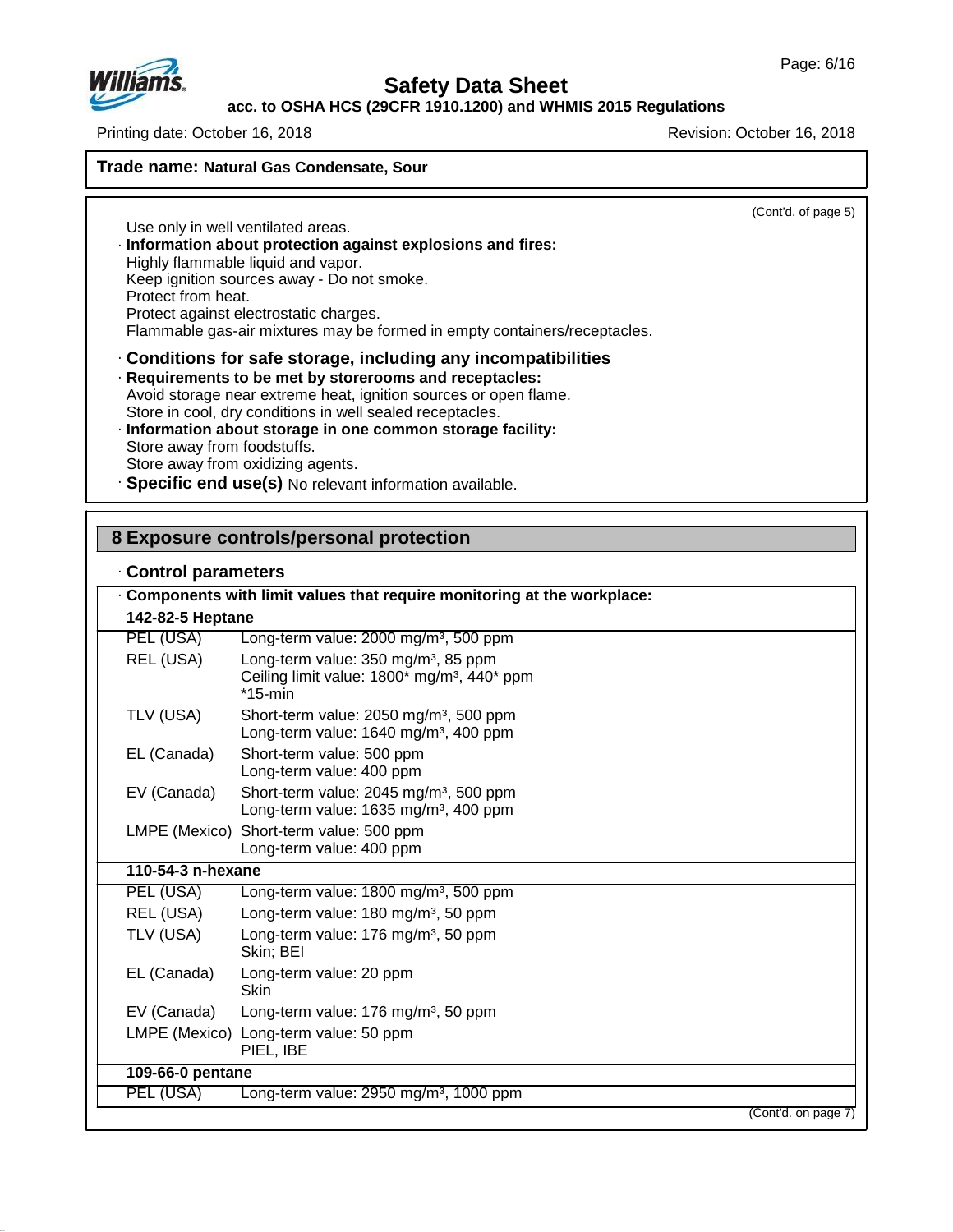

## **Safety Data Sheet**

#### **acc. to OSHA HCS (29CFR 1910.1200) and WHMIS 2015 Regulations**

Printing date: October 16, 2018 Revision: October 16, 2018

**Trade name: Natural Gas Condensate, Sour**

(Cont'd. of page 6) REL (USA) | Long-term value: 350 mg/m<sup>3</sup>, 120 ppm Ceiling limit value:  $1800*$  mg/m<sup>3</sup>,  $610*$  ppm \*15-min TLV (USA)  $\vert$  Long-term value: 2950 mg/m<sup>3</sup>, 1000 ppm EL (Canada) Long-term value: 1000 ppm EV (Canada) Short-term value:  $2,210$  mg/m<sup>3</sup>, 750 ppm Long-term value:  $1,770$  mg/m $3,600$  ppm LMPE (Mexico) Long-term value: 600 ppm **78-78-4 isopentane** PEL (USA) Long-term value: 2950 mg/m<sup>3</sup>, 1000 ppm TLV (USA)  $\vert$  Long-term value: 2950 mg/m<sup>3</sup>, 1000 ppm EL (Canada) Long-term value: 1000 ppm EV (Canada) Short-term value:  $2,210$  mg/m<sup>3</sup>, 750 ppm Long-term value:  $1,770$  mg/m $3,600$  ppm LMPE (Mexico) Long-term value: 600 ppm **106-97-8 butane** REL (USA) Long-term value: 1900 mg/m<sup>3</sup>, 800 ppm TLV (USA) Short-term value:  $2370$  mg/m<sup>3</sup>, 1000 ppm (EX) EL (Canada) | Short-term value: 1000 ppm EX EV (Canada) Long-term value: 800 ppm revoked as of 01/01/18 LMPE (Mexico) Long-term value: 1000 ppm **75-28-5 isobutane** TLV (USA) Short-term value: 2370 mg/m<sup>3</sup>, 1000 ppm (EX) EL (Canada) Short-term value: 1000 ppm EX EV (Canada) Long-term value: 800 ppm revoked as of 01/01/18 LMPE (Mexico) Long-term value: 1000 ppm **1330-20-7 xylenes** PEL (USA) | Long-term value: 435 mg/m<sup>3</sup>, 100 ppm REL (USA) Short-term value: 655 mg/m<sup>3</sup>, 150 ppm Long-term value:  $435 \text{ mg/m}^3$ , 100 ppm TLV (USA) Short-term value:  $651 \text{ mg/m}^3$ , 150 ppm Long-term value:  $434$  mg/m<sup>3</sup>, 100 ppm BEI EL (Canada) Short-term value: 150 ppm Long-term value: 100 ppm EV (Canada) Short-term value:  $650 \text{ mg/m}^3$ , 150 ppm Long-term value: 435 mg/m<sup>3</sup>, 100 ppm LMPE (Mexico) Short-term value: 150 ppm (Cont'd. on page 8)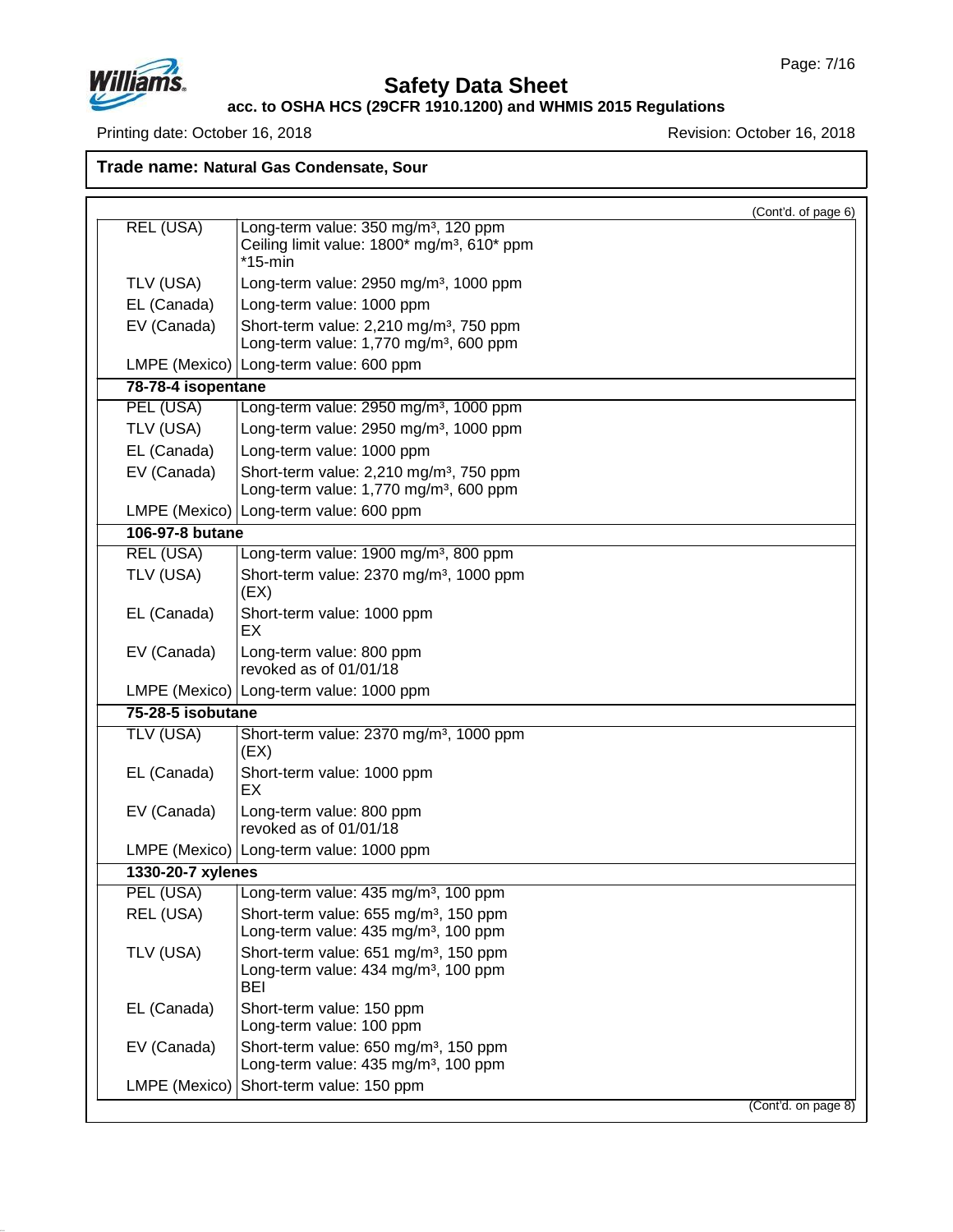

## **Safety Data Sheet**

**acc. to OSHA HCS (29CFR 1910.1200) and WHMIS 2015 Regulations**

Printing date: October 16, 2018 **Printing date: October 16, 2018** 

**Trade name: Natural Gas Condensate, Sour**

|                  |                                                                                                                                                      | (Cont'd. of page 7) |
|------------------|------------------------------------------------------------------------------------------------------------------------------------------------------|---------------------|
|                  | Long-term value: 100 ppm<br>A4, IBE                                                                                                                  |                     |
| 108-88-3 Toluene |                                                                                                                                                      |                     |
| PEL (USA)        | Long-term value: 200 ppm<br>Ceiling limit value: 300; 500* ppm<br>*10-min peak per 8-hr shift                                                        |                     |
| REL (USA)        | Short-term value: 560 mg/m <sup>3</sup> , 150 ppm<br>Long-term value: 375 mg/m <sup>3</sup> , 100 ppm                                                |                     |
| TLV (USA)        | Long-term value: 75 mg/m <sup>3</sup> , 20 ppm<br>BEI                                                                                                |                     |
| EL (Canada)      | Long-term value: 20 ppm<br>R                                                                                                                         |                     |
| EV (Canada)      | Long-term value: 20 ppm                                                                                                                              |                     |
|                  | LMPE (Mexico) Long-term value: 20 ppm<br>A4, IBE                                                                                                     |                     |
| 71-43-2 benzene  |                                                                                                                                                      |                     |
| PEL (USA)        | Short-term value: 15* mg/m <sup>3</sup> , 5* ppm<br>Long-term value: 3* mg/m <sup>3</sup> , 1* ppm<br>*table Z-2 for exclusions in 29CFR1910.1028(d) |                     |
| REL (USA)        | Short-term value: 1 ppm<br>Long-term value: 0.1 ppm<br>See Pocket Guide App. A                                                                       |                     |
| TLV (USA)        | Short-term value: 8 mg/m <sup>3</sup> , 2.5 ppm<br>Long-term value: 1.6 mg/m <sup>3</sup> , 0.5 ppm<br>Skin; BEI                                     |                     |
| EL (Canada)      | Short-term value: 2.5 ppm<br>Long-term value: 0.5 ppm<br>Skin; ACGIH A1; IARC 1                                                                      |                     |
| EV (Canada)      | Short-term value: 2.5 ppm<br>Long-term value: 0.5 ppm<br>Skin                                                                                        |                     |
|                  | LMPE (Mexico) Short-term value: 2.5 ppm<br>Long-term value: 0.5 ppm<br>A1, PIEL, IBE                                                                 |                     |
|                  | 7783-06-4 Hydrogen sulfide / Hydrogen sulphide                                                                                                       |                     |
|                  | PEL (USA) Ceiling limit value: 20; 50* ppm<br>*10-min peak; once per 8-hr shift                                                                      |                     |
| REL (USA)        | Ceiling limit value: 15 <sup>*</sup> mg/m <sup>3</sup> , 10 <sup>*</sup> ppm<br>$*10$ -min                                                           |                     |
| TLV (USA)        | Short-term value: 7 mg/m <sup>3</sup> , 5 ppm<br>Long-term value: 1.4 mg/m <sup>3</sup> , 1 ppm                                                      |                     |
| EL (Canada)      | Ceiling limit value: 10 ppm                                                                                                                          |                     |
| EV (Canada)      | Short-term value: 15 ppm<br>Long-term value: 10 ppm                                                                                                  |                     |
| LMPE (Mexico)    | Short-term value: 5 ppm<br>Long-term value: 1 ppm                                                                                                    |                     |
|                  |                                                                                                                                                      | (Cont'd. on page 9) |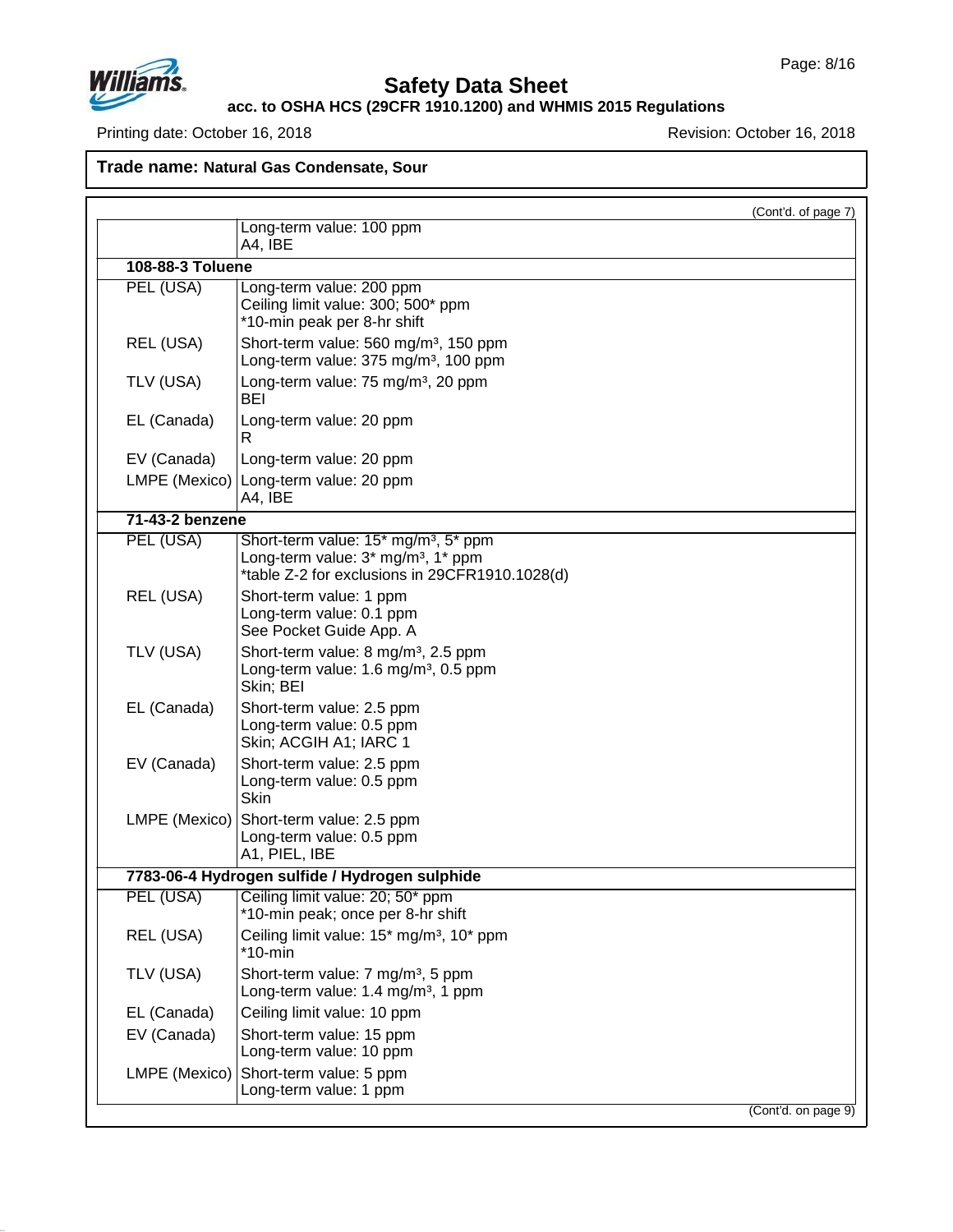

## **Safety Data Sheet**

**acc. to OSHA HCS (29CFR 1910.1200) and WHMIS 2015 Regulations**

Printing date: October 16, 2018 **Printing date: October 16, 2018** Revision: October 16, 2018

**Trade name: Natural Gas Condensate, Sour**

(Cont'd. of page 8)

|                        | · Ingredients with biological limit values:                                                   |
|------------------------|-----------------------------------------------------------------------------------------------|
| 110-54-3 n-hexane      |                                                                                               |
| BEI (USA) 0.4 mg/L     |                                                                                               |
|                        | Medium: urine                                                                                 |
|                        | Time: end of shift at end of workweek                                                         |
|                        | Parameter: 2.5-Hexanedione without hydrolysis                                                 |
| 108-88-3 Toluene       |                                                                                               |
| BEI (USA)   0.02 mg/L  |                                                                                               |
|                        | Medium: blood                                                                                 |
|                        | Time: prior to last shift of workweek                                                         |
|                        | Parameter: Toluene                                                                            |
|                        | $0.03$ mg/L                                                                                   |
|                        | Medium: urine                                                                                 |
|                        | Time: end of shift                                                                            |
|                        | Parameter: Toluene                                                                            |
|                        |                                                                                               |
|                        | 0.3 mg/g creatinine                                                                           |
|                        | Medium: urine                                                                                 |
|                        | Time: end of shift                                                                            |
|                        | Parameter: o-Cresol with hydrolysis (background)                                              |
| 71-43-2 benzene        |                                                                                               |
|                        | BEI (USA) 25 µg/g creatinine                                                                  |
|                        | Medium: urine                                                                                 |
|                        | Time: end of shift Parameter                                                                  |
|                        | Parameter: S-Phenylmercapturic acid (background                                               |
|                        | 500 µg/g creatinine                                                                           |
|                        | Medium: urine                                                                                 |
|                        | Time: end of shift                                                                            |
|                        | Parameter: t,t-Muconic acid (background)                                                      |
|                        |                                                                                               |
| · Exposure controls    |                                                                                               |
|                        | <b>General protective and hygienic measures:</b>                                              |
|                        | The usual precautionary measures for handling chemicals should be followed.                   |
|                        | Keep away from foodstuffs, beverages and feed.                                                |
|                        | Immediately remove all soiled and contaminated clothing.                                      |
|                        | Wash hands before breaks and at the end of work.                                              |
|                        | Store protective clothing separately.                                                         |
|                        | Avoid contact with the eyes and skin.                                                         |
|                        | Engineering controls: Provide adequate ventilation.                                           |
|                        | <b>Breathing equipment:</b>                                                                   |
|                        | Use suitable respiratory protective device when aerosol or mist is formed.                    |
|                        | Self-contained respiratory protective device should be used in case of large spills or leaks. |
|                        |                                                                                               |
| · Protection of hands: |                                                                                               |

(Cont'd. on page 10)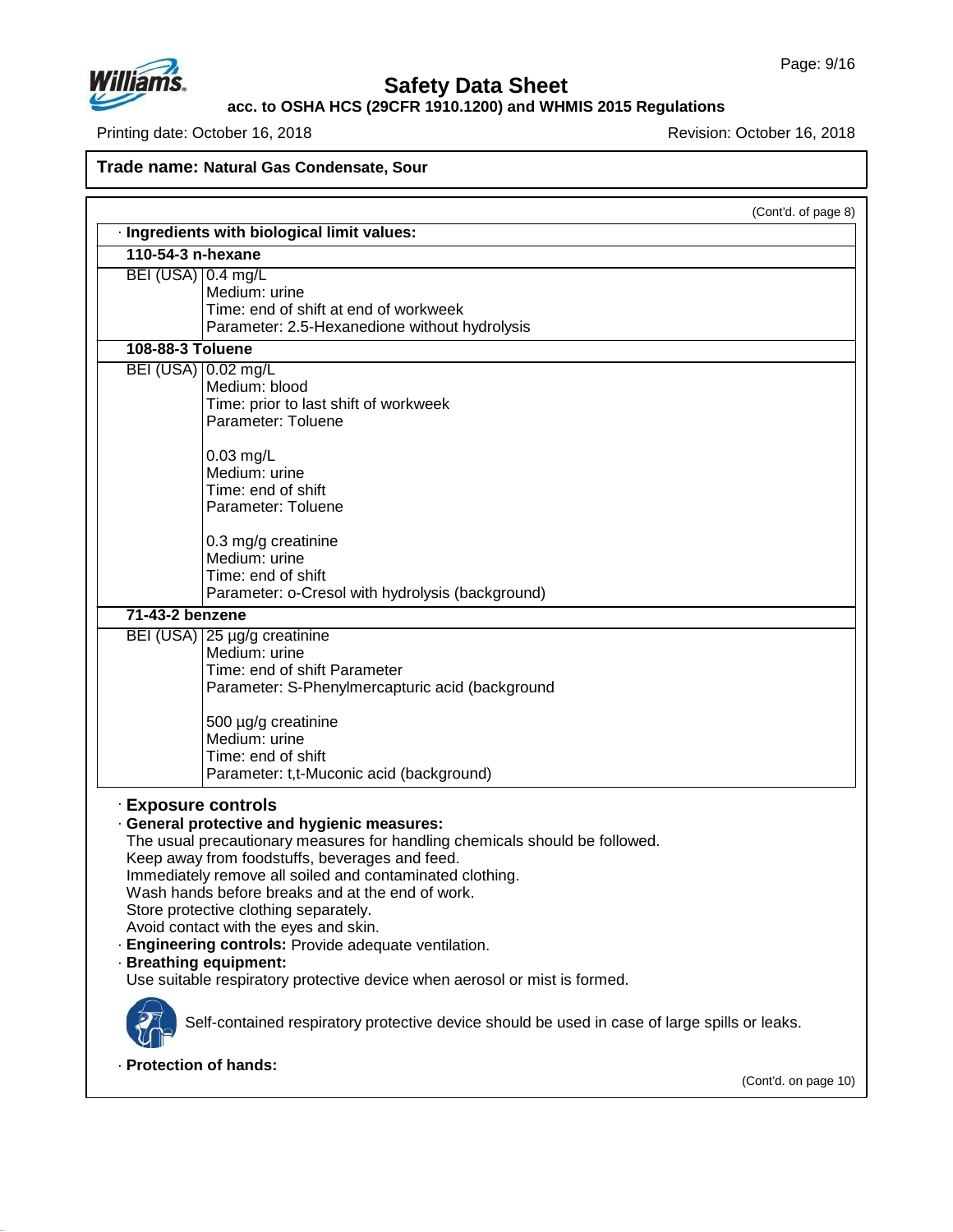

**acc. to OSHA HCS (29CFR 1910.1200) and WHMIS 2015 Regulations**

Printing date: October 16, 2018 Revision: October 16, 2018

#### **Trade name: Natural Gas Condensate, Sour**

(Cont'd. of page 9)

Protective gloves

The glove material has to be impermeable and resistant to the product.

· **Material of gloves**

The selection of the suitable gloves does not only depend on the material, but also on further marks of quality and varies from manufacturer to manufacturer.

· **Eye protection:**



47.0.13

Safety glasses

Follow relevant national guidelines concerning the use of protective eyewear.

- · **Body protection:** Wear appropriate protective clothing.
- · **Limitation and supervision of exposure into the environment** No relevant information available.
- · **Risk management measures** No relevant information available.

| 9 Physical and chemical properties                                     |                                                                                                |  |
|------------------------------------------------------------------------|------------------------------------------------------------------------------------------------|--|
| Information on basic physical and chemical properties<br>· Appearance: |                                                                                                |  |
| Form:                                                                  | Liquid                                                                                         |  |
| Color:                                                                 | Colorless to brownish-black                                                                    |  |
| · Odor:                                                                | Petroleum-like                                                                                 |  |
| · Odor threshold:                                                      | Not determined.                                                                                |  |
| · pH-value:                                                            | Not determined.                                                                                |  |
| · Melting point/Melting range:                                         | Not determined.                                                                                |  |
| · Boiling point/Boiling range:                                         | -29 to 427 °C (-20.2 °F)                                                                       |  |
| · Flash point:                                                         | <10 °C (<50 °F)                                                                                |  |
| · Flammability (solid, gaseous):                                       | Not applicable.                                                                                |  |
| · Auto-ignition temperature:                                           | Not determined.                                                                                |  |
| Decomposition temperature:                                             | Not determined.                                                                                |  |
| · Danger of explosion:                                                 | Product is not explosive. However, formation of explosive air/<br>vapor mixtures are possible. |  |
| · Explosion limits                                                     |                                                                                                |  |
| Lower:                                                                 | $1$ Vol %                                                                                      |  |
| Upper:                                                                 | 10 Vol %                                                                                       |  |
| · Oxidizing properties:                                                | Not determined.                                                                                |  |
| · Vapor pressure at 37.8 °C (100 °F):                                  | 51-857 mmHg (1-16.5 psi)                                                                       |  |
| · Density:                                                             |                                                                                                |  |
| <b>Relative density:</b>                                               | $0.76 - 0.87$                                                                                  |  |
|                                                                        | (Cont'd. on page 11)                                                                           |  |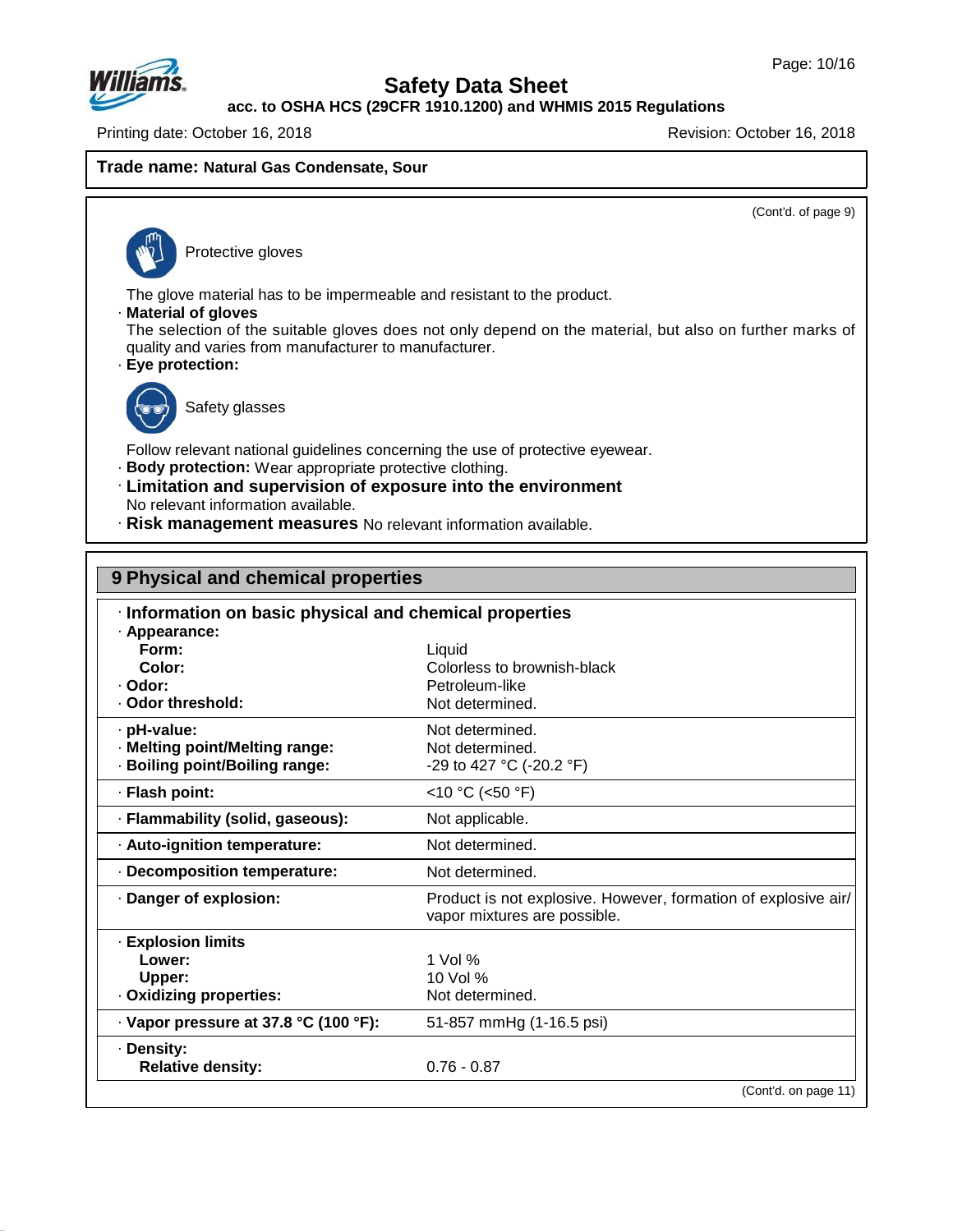

**acc. to OSHA HCS (29CFR 1910.1200) and WHMIS 2015 Regulations**

Printing date: October 16, 2018 Revision: October 16, 2018

**Trade name: Natural Gas Condensate, Sour**

|                                                          |                                    | (Cont'd. of page 10) |
|----------------------------------------------------------|------------------------------------|----------------------|
| Vapor density:                                           | Not determined.                    |                      |
| Relative vapor density at 20 °C (68 °F): $> 1$ (air = 1) |                                    |                      |
| <b>Evaporation rate:</b>                                 | Not determined.                    |                      |
| · Solubility in / Miscibility with                       |                                    |                      |
| Water:                                                   | Not miscible or difficult to mix.  |                      |
| · Partition coefficient (n-octanol/water):               | Not determined.                    |                      |
| · Viscosity                                              |                                    |                      |
| Dynamic:                                                 | Not determined.                    |                      |
| Kinematic:                                               | Not determined.                    |                      |
| Other information                                        | No relevant information available. |                      |

## **10 Stability and reactivity**

- · **Reactivity:** No data available for self-reactivity.
- · **Chemical stability:** Stable under normal temperatures and pressures.
- · **Thermal decomposition / conditions to be avoided:**

No decomposition if used and stored according to specifications.

· **Possibility of hazardous reactions** Highly flammable liquid and vapor. Reacts with oxidizing agents.

Used empty containers may contain product gases which form explosive mixtures with air. Can form explosive mixtures in air if heated above flash point and/or when sprayed or atomized. Hazardous gases may be released if heated above the decomposition point.

#### · **Conditions to avoid** Keep ignition sources away - Do not smoke. Store away from oxidizing agents.

· **Incompatible materials** No relevant information available.

- · **Hazardous decomposition products**
- Under fire conditions only:

Carbon monoxide and carbon dioxide

Possible in traces: sulfur oxides.

## **11 Toxicological information**

#### · **Information on toxicological effects**

· **Acute toxicity:** Based on available data, the classification criteria are not met.

#### · **LD/LC50 values that are relevant for classification:**

#### **71-43-2 benzene**

47.0.13

| Oral | LD50 | $4,894$ mg/kg (rat)                      |
|------|------|------------------------------------------|
|      |      | Inhalative $ LC50/4h 9,980$ mg/l (mouse) |

#### · **Primary irritant effect:**

· **On the skin:** Irritant to skin and mucous membranes.

· **On the eye:** Causes serious eye irritation.

· **Sensitization:** Based on available data, the classification criteria are not met.

(Cont'd. on page 12)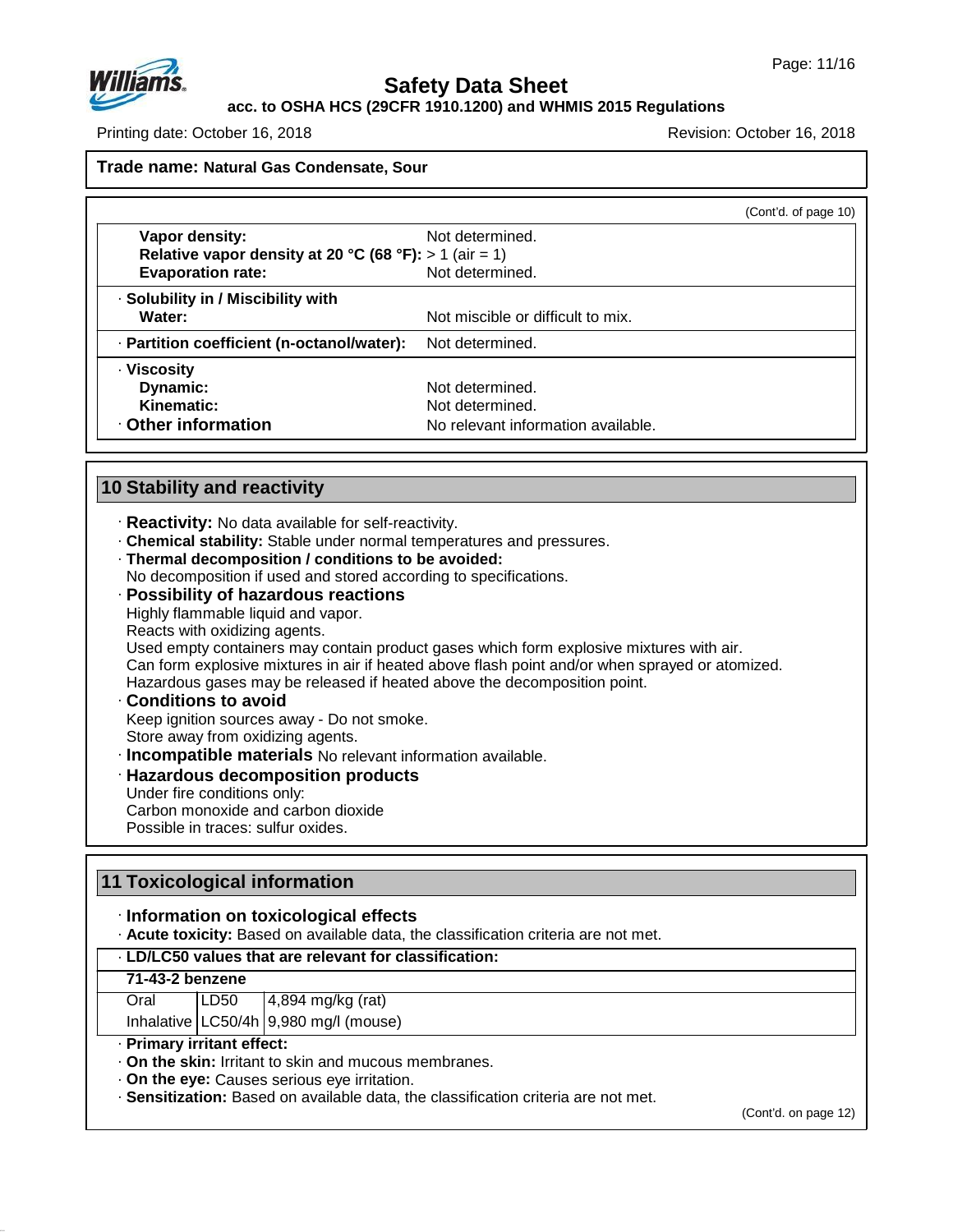

**acc. to OSHA HCS (29CFR 1910.1200) and WHMIS 2015 Regulations**

Printing date: October 16, 2018 Revision: October 16, 2018

**Trade name: Natural Gas Condensate, Sour**

(Cont'd. of page 11)

#### · **IARC (International Agency for Research on Cancer):**

71-43-2 benzene 1

#### · **NTP (National Toxicology Program):**

71-43-2 benzene K

#### · **OSHA-Ca (Occupational Safety & Health Administration):**

71-43-2 benzene

· **Probable route(s) of exposure:**

Ingestion.

Inhalation. Eye contact.

Skin contact.

- · **Germ cell mutagenicity:** May cause genetic defects.
- · **Carcinogenicity:** May cause cancer.
- · **Reproductive toxicity:** Suspected of damaging fertility or the unborn child.
- · **STOT-single exposure:**

May cause drowsiness or dizziness.

May cause respiratory irritation.

· **STOT-repeated exposure:**

May cause damage to the nervous system through prolonged or repeated exposure.

- Causes damage to the hematopoietic system through prolonged or repeated exposure.
- · **Aspiration hazard:** May be fatal if swallowed and enters airways.

## **12 Ecological information**

#### · **Toxicity**

- · **Aquatic toxicity** Toxic to aquatic life with long lasting effects.
- · **Persistence and degradability** No relevant information available.
- · **Bioaccumulative potential:** No relevant information available.
- · **Mobility in soil:** No relevant information available.
- · **Additional ecological information**
- · **General notes:**

Toxic for aquatic organisms

Do not allow product to reach ground water, water course or sewage system, even in small quantities. Danger to drinking water if even extremely small quantities leak into the ground.

Due to available data on eliminability/decomposition and bioaccumulation potential prolonged term damage of the environment can not be excluded.

## · **Results of PBT and vPvB assessment**

· **PBT:** Not applicable.

- · **vPvB:** Not applicable.
- · **Other adverse effects** No relevant information available.

## **13 Disposal considerations**

## · **Waste treatment methods**

· **Recommendation:**

47.0.13

The user of this material has the responsibility to dispose of unused material, residues and containers in

(Cont'd. on page 13)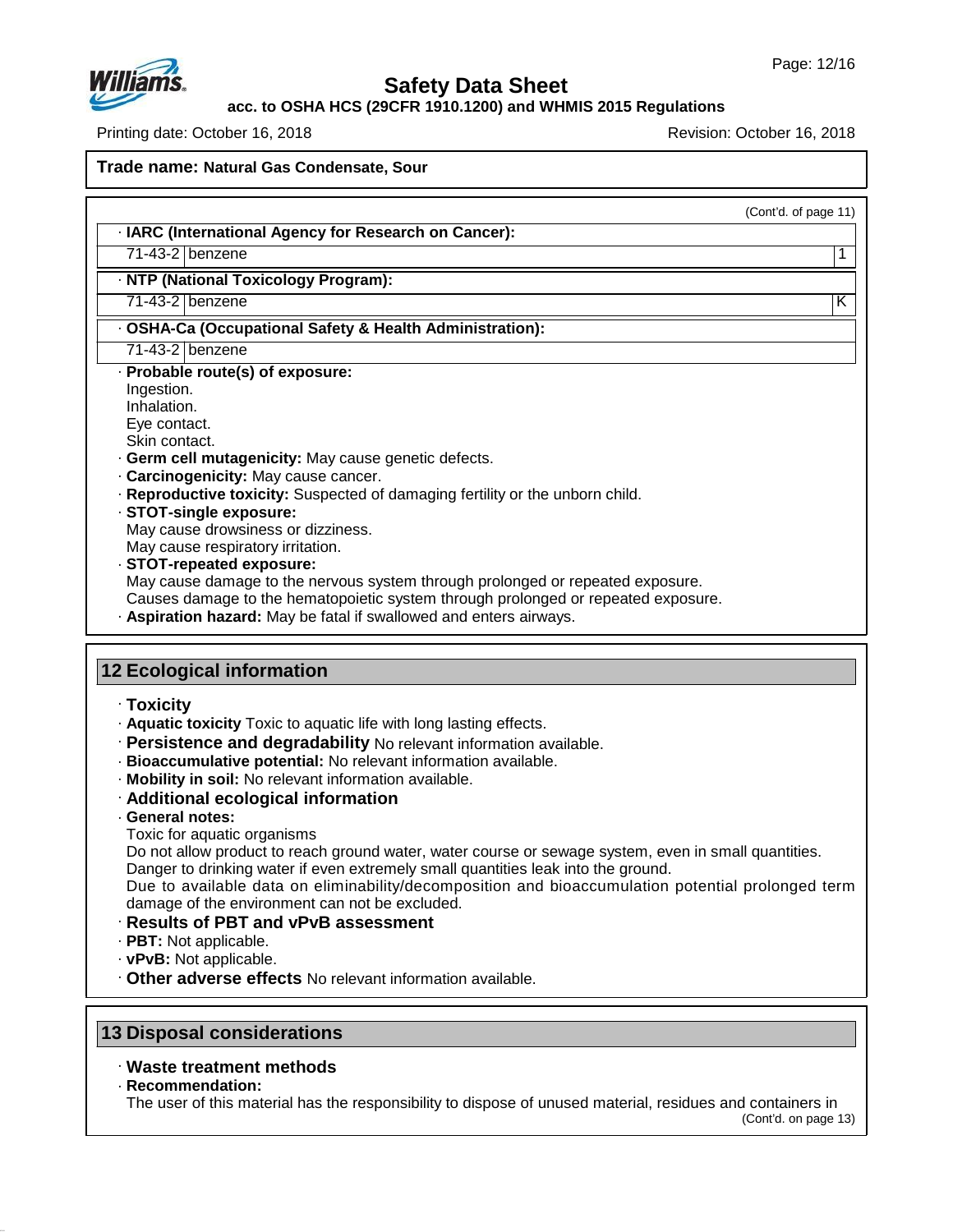

## **Safety Data Sheet**

**acc. to OSHA HCS (29CFR 1910.1200) and WHMIS 2015 Regulations**

Printing date: October 16, 2018 **Printing date: October 16, 2018** 

**Trade name: Natural Gas Condensate, Sour**

(Cont'd. of page 12) compliance with all relevant local, state and federal laws and regulations regarding treatment, storage and disposal for hazardous and nonhazardous wastes.

#### · **Uncleaned packagings**

· **Recommendation:** Disposal must be made according to official regulations.

| <b>UN1268 or UN3295</b>             |
|-------------------------------------|
| Petroleum distillates, n.o.s.       |
| or<br>Petroleum products, n.o.s.    |
| or<br>Hydrocarbons, liquids, n.o.s. |
| PETROLEUM DISTILLATES, N.O.S.<br>or |
| PETROLEUM PRODUCTS, N.O.S.<br>or    |
| HYDROCARBONS, LIQUID, N.O.S.        |
|                                     |
|                                     |
|                                     |
| 3<br>3                              |
|                                     |
|                                     |
| 3(F1)<br>3                          |
|                                     |
|                                     |
| 3<br>3                              |
|                                     |
| I (BP < 35 °C) or II (BP > 35 °C)   |
|                                     |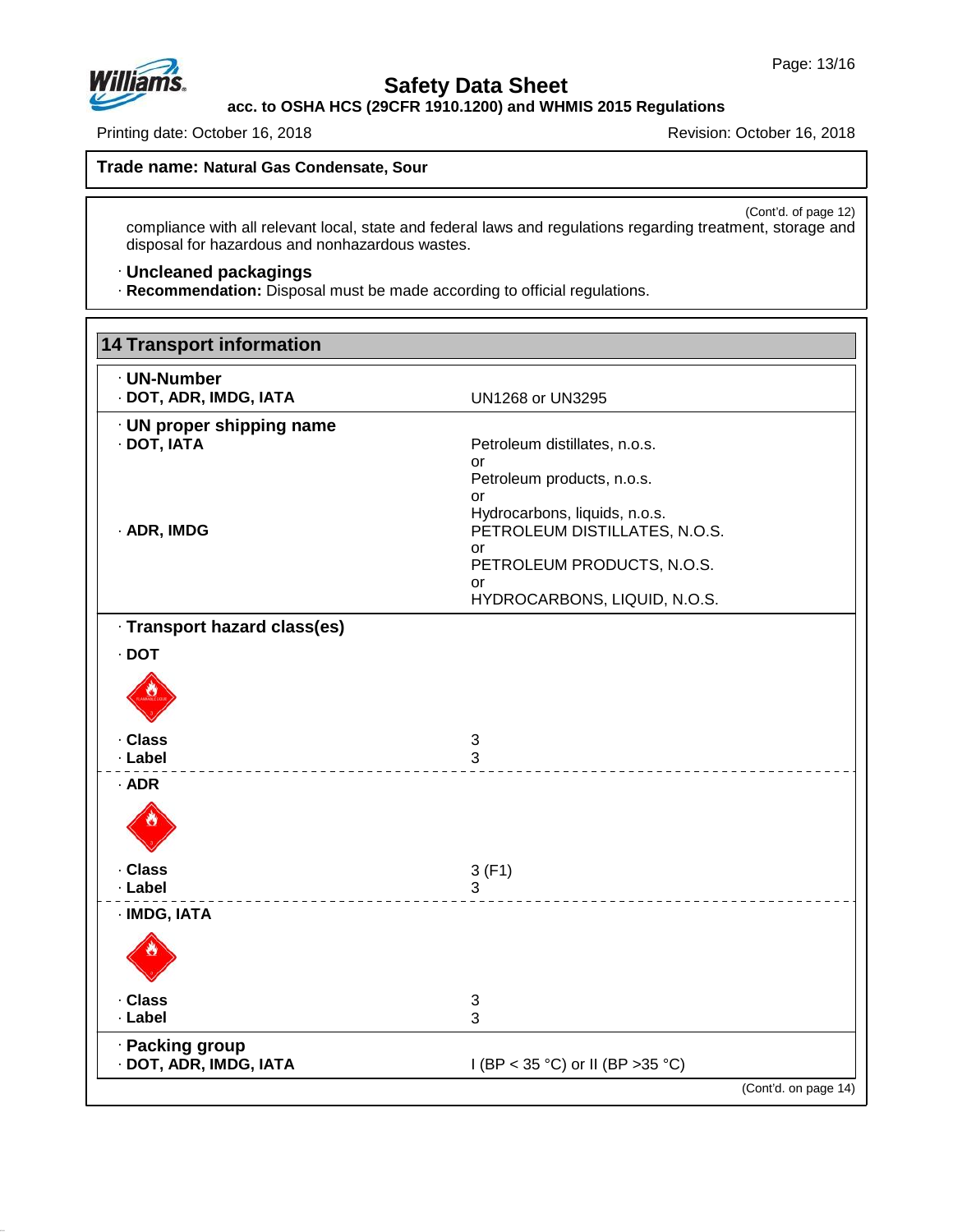

## **Safety Data Sheet**

**acc. to OSHA HCS (29CFR 1910.1200) and WHMIS 2015 Regulations**

Printing date: October 16, 2018 **Printing date: October 16, 2018** 

| Trade name: Natural Gas Condensate, Sour |
|------------------------------------------|
|------------------------------------------|

|                                                                              | (Cont'd. of page 13)                                                                     |
|------------------------------------------------------------------------------|------------------------------------------------------------------------------------------|
| <b>Environmental hazards</b>                                                 | Product contains environmentally hazardous<br>substances: n-hexane                       |
| · Marine pollutant:                                                          |                                                                                          |
| Yes                                                                          |                                                                                          |
| · Special precautions for user                                               | Warning: Flammable liquids                                                               |
| · Danger code (Kemler):                                                      | 33                                                                                       |
| · EMS Number:                                                                | $F-E, S-E$                                                                               |
| · Transport in bulk according to Annex II of<br>MARPOL73/78 and the IBC Code |                                                                                          |
|                                                                              | Not applicable.                                                                          |
|                                                                              |                                                                                          |
| <b>15 Regulatory information</b>                                             |                                                                                          |
| mixture<br>· United States (USA)<br>· SARA                                   | · Safety, health and environmental regulations/legislation specific for the substance or |
| · Section 302 (extremely hazardous substances):                              |                                                                                          |
| Substance is not listed.                                                     |                                                                                          |
| · Section 355 (extremely hazardous substances):                              |                                                                                          |
| Substance is not listed.                                                     |                                                                                          |
|                                                                              |                                                                                          |
| · Section 313 (Specific toxic chemical listings):                            |                                                                                          |
| Substance is not listed.                                                     |                                                                                          |
| · TSCA (Toxic Substances Control Act)                                        |                                                                                          |
| Substance is listed.                                                         |                                                                                          |
| · Proposition 65 (California)                                                |                                                                                          |
| . Chemicals known to cause cancer:                                           |                                                                                          |
| 71-43-2 benzene                                                              |                                                                                          |
| Chemicals known to cause developmental toxicity for females:                 |                                                                                          |
| Substance is not listed.                                                     |                                                                                          |
| Chemicals known to cause developmental toxicity for males:                   |                                                                                          |
| 110-54-3   n-hexane                                                          |                                                                                          |
| $71-43-2$ benzene                                                            |                                                                                          |
| Chemicals known to cause developmental toxicity:                             |                                                                                          |
| 108-88-3 Toluene                                                             |                                                                                          |
| 71-43-2 benzene                                                              |                                                                                          |
| · EPA (Environmental Protection Agency):<br>108-88-3 Toluene                 | Ш                                                                                        |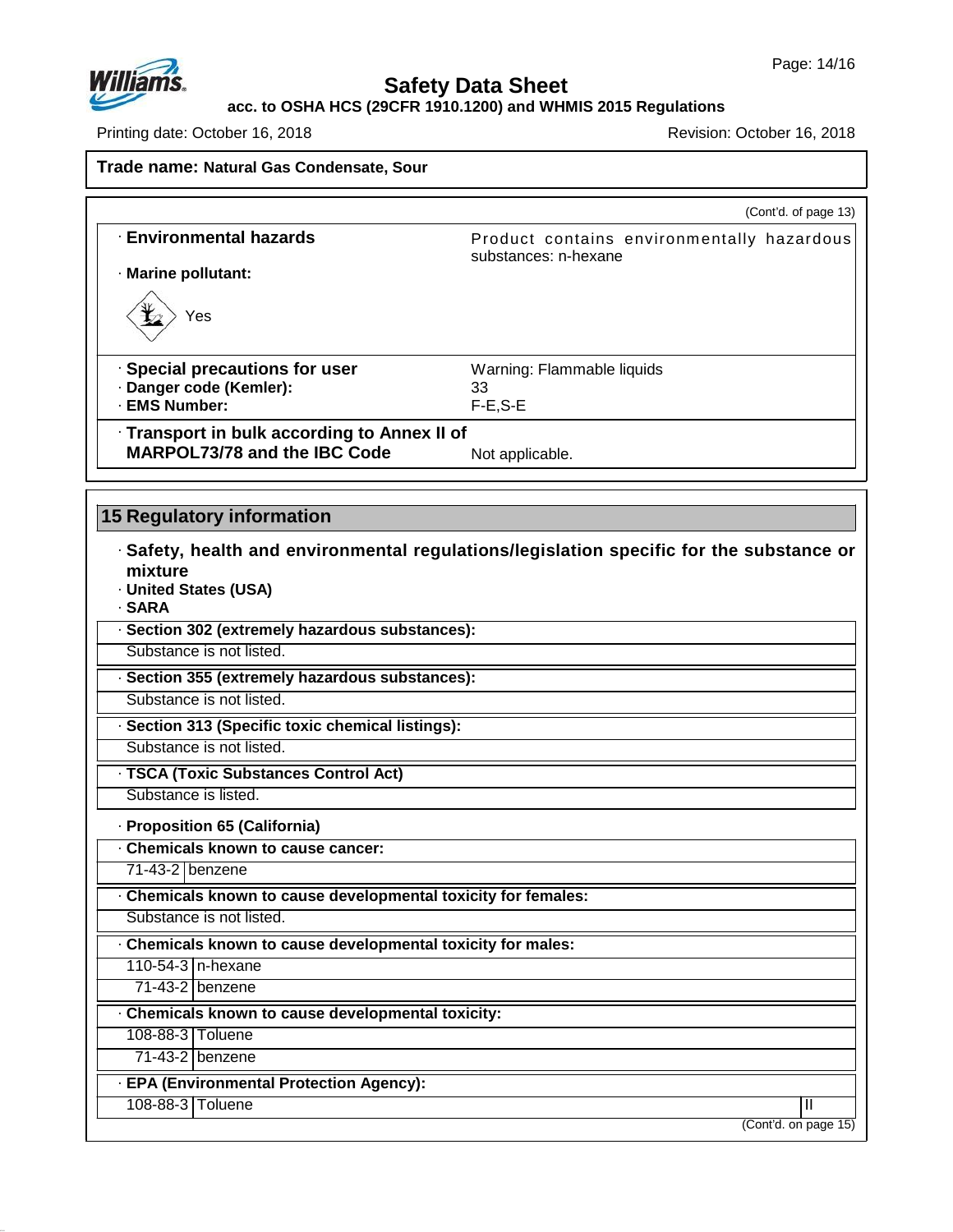

**acc. to OSHA HCS (29CFR 1910.1200) and WHMIS 2015 Regulations**

Printing date: October 16, 2018 **Printing date: October 16, 2018** Revision: October 16, 2018

**Trade name: Natural Gas Condensate, Sour**

(Cont'd. of page 14)

110-54-3 n-hexane II

71-43-2 benzene A, K/L

· **IARC (International Agency for Research on Cancer):**

71-43-2 benzene 1

· **Canadian Domestic Substances List (DSL) (Substances not listed.):**

Substance is listed.

## **16 Other information**

47.0.13

This information is based on our present knowledge. However, this shall not constitute a guarantee for any specific product features and shall not establish a legally valid contractual relationship.

#### · **Abbreviations and acronyms:**

ADR: European Agreement concerning the International Carriage of Dangerous Goods by Road IMDG: International Maritime Code for Dangerous Goods DOT: US Department of Transportation IATA: International Air Transport Association CAS: Chemical Abstracts Service (division of the American Chemical Society) LC50: Lethal concentration, 50 percent LD50: Lethal dose, 50 percent PBT: Persistant, Bio-accumulable, Toxic vPvB: very Persistent and very Bioaccumulative OSHA: Occupational Safety & Health Administration Flam. Gas 1: Flammable gases – Category 1 Press. Gas: Gases under pressure – Compressed gas Flam. Liq. 1: Flammable liquids – Category 1 Flam. Liq. 2: Flammable liquids – Category 2 Flam. Liq. 3: Flammable liquids – Category 3 Acute Tox. 4: Acute toxicity – Category 4 Acute Tox. 2: Acute toxicity – Category 2 Skin Irrit. 2: Skin corrosion/irritation – Category 2 Eye Irrit.2A: Serious eye damage/eye irritation – Category 2A Eye Irrit.2B: Serious eye damage/eye irritation – Category 2B Muta. 1A: Germ cell mutagenicity – Category 1A Muta. 1B: Germ cell mutagenicity – Category 1B Carc. 1A: Carcinogenicity – Category 1A Repr. 2: Reproductive toxicity – Category 2 STOT SE 3: Specific target organ toxicity (single exposure) – Category 3 STOT RE 1: Specific target organ toxicity (repeated exposure) – Category 1 STOT RE 2: Specific target organ toxicity (repeated exposure) – Category 2 Asp. Tox. 1: Aspiration hazard – Category 1 · **Sources** Website, European Chemicals Agency (echa.europa.eu) Website, US EPA Substance Registry Services (ofmpub.epa.gov/sor internet/registry/substreg/home/ overview/home.do) Website, Chemical Abstracts Registry, American Chemical Society (www.cas.org) Patty's Industrial Hygiene, 6th ed., Rose, Vernon, ed. ISBN: 978-0-470-07488-6 Casarett and Doull's Toxicology: The Basic Science of Poisons, 8th Ed., Klaasen, Curtis D.,ed., ISBN: 978-0-07-176923-5. Safety Data Sheets, Individual Manufacturers SDS Prepared by: ChemTel Inc. 1305 North Florida Avenue Tampa, Florida USA 33602-2902 (Cont'd. on page 16)